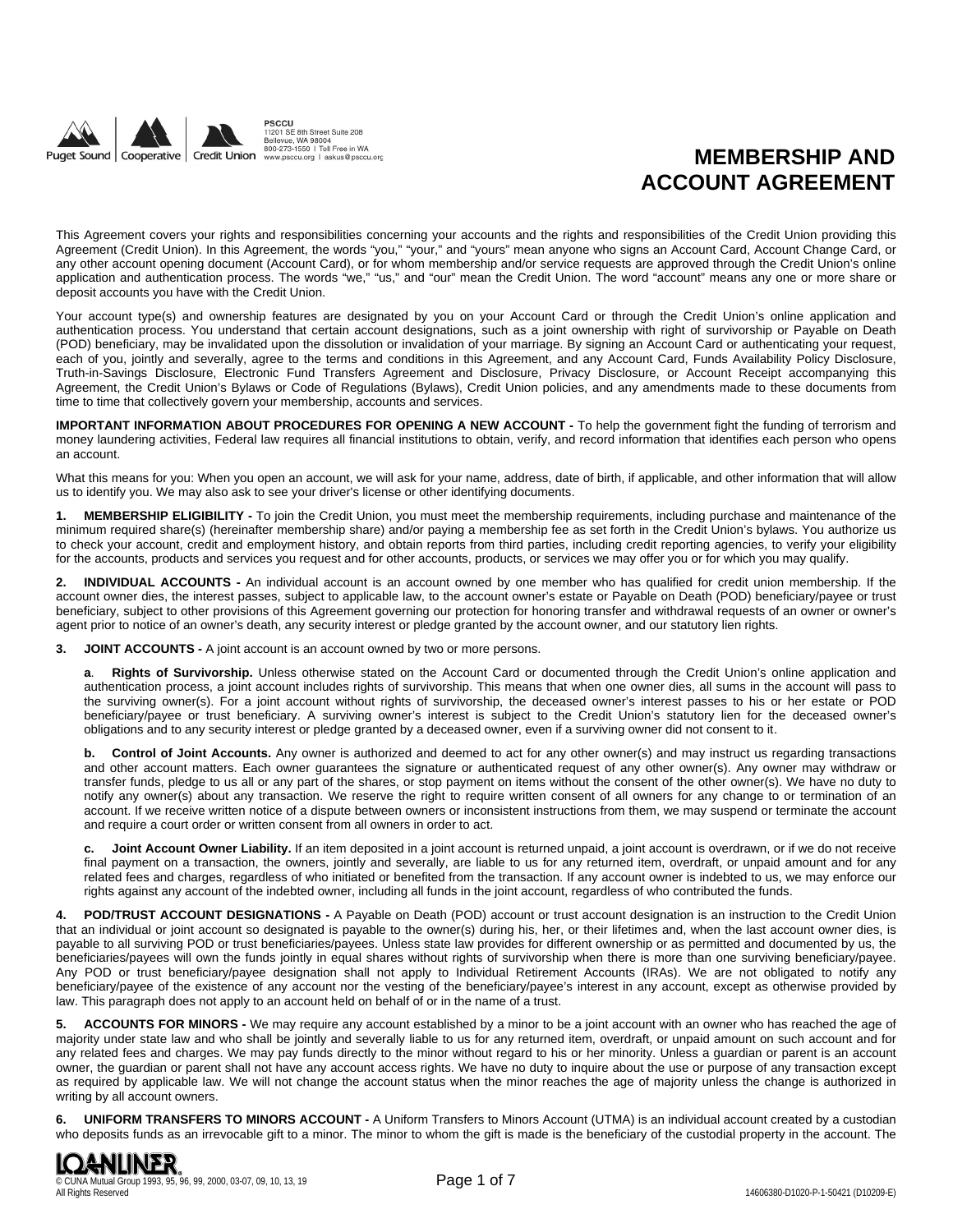custodian has possession and control of the account for the exclusive right and benefit of the minor and, barring a court order otherwise, is the only party authorized to make deposits, withdrawals, or close the account. We have no duty to inquire about the use or purpose of any transaction except as required by applicable law. If the custodian dies, we may suspend the account until we receive instructions from any person authorized by law to withdraw funds or a court order authorizing withdrawals.

**7. AGENCY DESIGNATION ON AN ACCOUNT -** An agency designation on an account is an instruction to us that the owner authorizes another person to make transactions as agent for the account owner regarding the accounts designated. An agent has no ownership interest in the account(s) or credit union voting rights. We have no duty to inquire about the use or purpose of any transaction made by the agent except as required by applicable law.

**8. DEPOSIT OF FUNDS REQUIREMENTS -** Funds may be deposited to any account, in any manner approved by the Credit Union in accordance with the requirements set forth in the Truth-in-Savings Disclosure. Deposits made by mail, at night depositories, or at unstaffed facilities are not our responsibility until we receive them. We reserve the right to refuse or to return any deposit.

**a. Endorsements.** We may accept transfers, checks, drafts, and other items for deposit into any of your accounts if they are made payable to, or to the order of, one or more account owners even if they are not endorsed by all payees. You authorize us to supply missing endorsements of any owners if we choose. If a check, draft, or item that is payable to two or more persons is ambiguous as to whether it is payable to either or both, we may process the check, draft, or item as though it is payable to either person. If an insurance, government, or other check or draft requires an endorsement, we may require endorsement as set forth on the item. Endorsements must be made on the back of the check or draft within 1½ inches of the top edge, although we may accept endorsements outside this space. However, any loss we incur from a delay or processing error resulting from an irregular endorsement or other markings by you or any prior endorser will be your responsibility. If we offer a remote deposit capture service and you have been approved to use the service to make deposits to your account, you agree that, prior to transmitting check or draft images, you will restrictively endorse each original check or draft in accordance with any other agreement with us that governs this service.

**b. Collection of Items.** We act only as your agent and we are not responsible for handling items for deposit or collection beyond the exercise of ordinary care. We are not liable for the loss of an item in transit or the negligence of any correspondent. Each correspondent will only be liable for its own negligence. We may send any item for collection. Items drawn on an institution located outside the United States are handled on a collection basis only. You waive any notice of nonpayment, dishonor, or protest regarding items we purchase or receive for credit or collection to your account. We reserve the right to pursue collection of previously dishonored items at any time, including giving a payor financial institution extra time beyond any midnight deadline limits.

**c. Restrictive Legends.** Some checks and drafts contain restrictive legends or similar limitations on the front of the item. Examples of restrictive legends include "two signatures required," "void after 60 days," and "not valid over \$500.00." We are not liable for payment of any check or draft contrary to a restrictive legend or other limitation contained in or on the item unless we have specifically agreed in writing to the restriction or limitation.

**d. Final Payment.** All checks, drafts, automated clearinghouse (ACH) transfers or other items credited to your account are provisional until we receive final payment. If final payment is not received, we may charge your account for the amount of such items and impose a returned item fee on your account. Any collection fees we incur may be charged to your account. We reserve the right to refuse or return any item or fund transfer.

**e. Direct Deposits.** We may offer direct deposit services, including preauthorized deposits (e.g., payroll checks, Social Security or retirement checks, or other government checks) or preauthorized transfers from other accounts. You must authorize direct deposits or preauthorized transfers by completing a separate authorization document. You must notify us if you wish to cancel or change a direct deposit or preauthorized transfer. Any cancellation or change will become effective once we receive notice from you and have a reasonable period of time to act on your request. If your account is overdrawn, you authorize us to deduct the amount your account is overdrawn from any deposit, including deposits of government payments or benefits. If we are required to reimburse the U.S. Government for any benefit payment directly deposited into your account, we may deduct the amount returned from any of your accounts, unless prohibited by law.

**f. Crediting of Deposits.** Deposits will be credited to your account on the day we consider them received as stated in our Funds Availability Policy Disclosure.

# **9. ACCOUNT ACCESS**

**a. Authorized Signature.** Your signature on the Account Card, or authentication and approval of your account, authorizes your account access. We will not be liable for refusing to honor any item or instruction if we believe the signature is not genuine. If you have authorized the use of a facsimile signature, we may honor any check or draft that appears to bear your facsimile signature, even if it was made by an unauthorized person. You authorize us to honor transactions initiated by a third person to whom you have given your account information, even if you do not authorize a particular transaction.

**b. Access Options.** You may access your account(s) in any manner we permit including, for example, in person at one of our branch offices, at an ATM or point-of-sale device, or by mail, telephone, automatic transfer, internet access or mobile application. We may return as unpaid any check or draft drawn on a form we do not provide, and you are responsible for any losses, expenses or fees we incur as a result of handling such a check or draft. We have the right to review and approve any form of power of attorney and may restrict account withdrawals or transfers. We may refuse to honor a power of attorney if our refusal is conducted in accordance with applicable state law.

**c. Credit Union Examination.** We may disregard any information on any check or draft other than the signature of the drawer, the amount of the item, and any magnetic encoding. You agree that we do not fail to exercise ordinary care in paying an item solely because our procedures do not provide for sight examination of items.

**10. FUND TRANSFERS -** Fund transfers we permit that are subject to Article 4A of the Uniform Commercial Code, such as wire transfers, will be subject to such provisions of the Uniform Commercial Code as enacted by the state where the main office of the Credit Union is located, except as otherwise provided in this Agreement. ACH transfers are subject to rules of the National Automated Clearinghouse Association (NACHA). We may execute certain requests for fund transfers by Fedwire which are subject to the Federal Reserve Board's Regulation J.

**a. Authorization for Transfers/Debiting of Accounts.** You may make or order fund transfers to or from your account. We will debit your account for the amount of a fund transfer from your account and will charge your account for any fees related to the transfer.

**b. Right to Refuse to Make Transfers/Limitation of Liability.** Unless we agree otherwise in writing, we reserve the right to refuse to execute any payment order to transfer funds to or from your account. We are not obligated to execute any payment order to transfer funds out of your account if the amount of the requested transfer plus applicable fees exceeds the available balance in your account. We are not liable for errors, delays, interruptions or transmission failures caused by third parties or circumstances beyond our control including mechanical, electronic or equipment failure. In addition, we will not be liable for consequential, special, punitive or indirect loss or damage you may incur in connection with fund transfers to or from your account.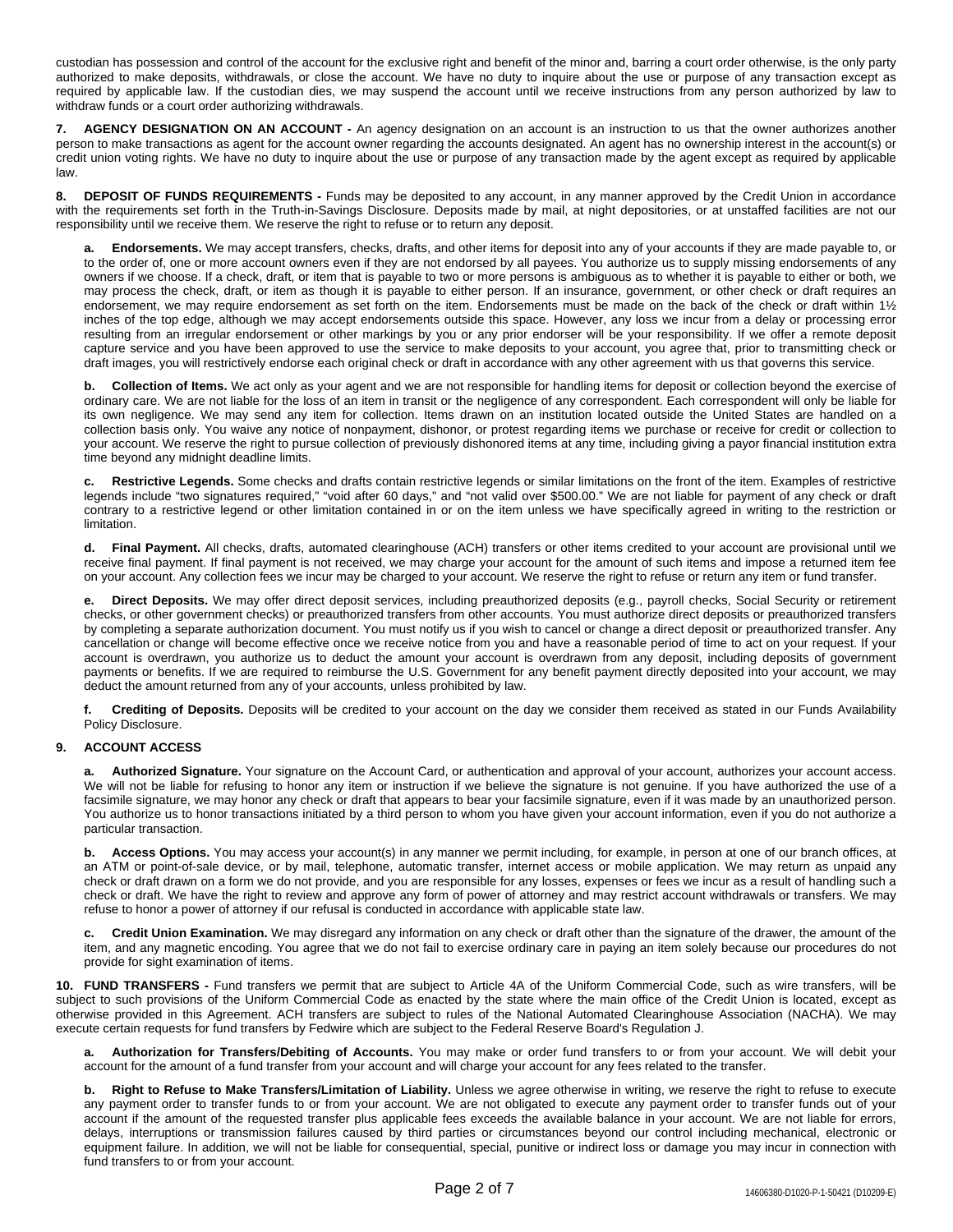**c. No Notice Required.** We will not provide you with notice when fund transfers are credited to your account. You will receive notice of such credits on your account statements. You may contact us to determine whether a payment has been received.

**d. Interest Payments.** If we fail to properly execute a payment order and such action results in a delay in payment to you, we will pay you dividends or interest, whichever applies to your account, for the period of delay as required by applicable law. You agree that the dividend or interest rate paid to you will be based on the lowest nominal dividend or interest rate we were paying on any account during that period.

**e. Provisional Credit for ACH Transactions.** We may provisionally credit your account for an ACH transfer before we receive final settlement. If we do not receive final settlement, we may reverse the provisional credit or require you to refund us the amount provisionally credited to your account, and the party originating the transfer will not be considered to have paid you.

**f. Payment Order Processing and Cut-off Times.** Payment orders we accept will be executed within a reasonable time of receipt. Unless we have agreed otherwise in writing, a payment order may not necessarily be executed on the date it is received or on a particular date you specify. Cut-off times may apply to the receipt, execution and processing of fund transfers, payment orders, cancellations, and amendments. Fund transfers, payment orders, cancellations, and amendments received after a cut-off time may be treated as having been received on the next fund transfer business day. Information about any cut-off times is available upon request. From time to time, we may need to temporarily suspend processing of a transaction for greater scrutiny or verification in accordance with applicable law. This action may affect settlement or availability of the transaction.

**g. Identifying Information.** If your payment order identifies the recipient and any financial institution by name and account or other identifying number, the Credit Union and any other financial institutions facilitating the transfer may rely strictly on the account or other identifying number, even if the number identifies a different person or financial institution.

**h. Amendments and Cancellations of Payment Orders.** Any account owner may amend or cancel a payment order regardless of whether that person initiated the order. We may refuse requests to amend or cancel a payment order that we believe will expose the Credit Union to liability or loss. Any request to amend or cancel a payment order that we accept will be processed within a reasonable time after it is received. You agree to hold us harmless from and indemnify us for all losses and expenses resulting from any actual or attempted amendment or cancellation of a payment order.

**i. Security Procedures.** We may require you to follow a security procedure to execute, amend or cancel a payment order so that we may verify the authenticity of the order, amendment or cancellation. You agree that the security procedure established by separate agreement between you and the Credit Union is commercially reasonable. If you refuse to follow a commercially reasonable security procedure that we offer, you agree to be bound by any payment order, whether authorized or not, that is issued in your name and accepted by us in good faith in accordance with the security procedure you choose.

**j. Duty to Report Unauthorized or Erroneous Fund Transfers.** You must exercise ordinary care to identify and report unauthorized or erroneous fund transfers on your account. You agree that you will review your account(s) and periodic statement(s). You further agree you will notify us of any unauthorized or erroneous transfers within the time frames described in the "Statements" section of this Agreement.

**k. Recording Telephone Requests.** You agree that we may record payment order, amendment and cancellation requests as permitted by applicable law.

**l. Remittance Transfers.** A "remittance transfer" is an electronic transfer of funds of more than \$15.00 which is requested by a sender and sent to a designated recipient in a foreign country by a remittance transfer provider. If we act as a remittance transfer provider and conduct a remittance transfer(s) on your behalf, the transaction(s) will be governed by 12 C.F.R. part 1005, subpart B - Requirements for remittance transfers. Terms applicable to such transactions may vary from those disclosed herein and will be disclosed to you at the time such services are requested and rendered in accordance with applicable law.

**11. ACCOUNT RATES AND FEES -** We pay account earnings and assess fees against your account as set forth in the Truth-in-Savings Disclosure and Schedule of Fees and Charges. We may change the Truth-in-Savings Disclosure or Schedule of Fees and Charges at any time and will notify you as required by law.

# **12. TRANSACTION LIMITATIONS**

**a. Withdrawal Restrictions.** We will pay checks or drafts, permit withdrawals, and make transfers from the available balance in your account. The availability of funds in your account may be delayed as described in our Funds Availability Policy Disclosure. We may also pay checks or drafts, permit withdrawals, and make transfers when you have an insufficient available balance in your account if you have established an overdraft protection plan or, if you do not have such a plan with us, in accordance with our overdraft payment policy.

We may refuse to allow a withdrawal in some situations and will advise you accordingly if, for example: (1) there is a dispute between account owners (unless a court has ordered the Credit Union to allow the withdrawal); (2) a legal garnishment or attachment is served; (3) the account secures any obligation to us; (4) required documentation has not been presented; or (5) you fail to repay a credit union loan on time. We may require you to give written notice of 7 to 60 days before any intended withdrawals.

**b. Transfer Limitations.** We may limit the dollar amount or the number of transfers from your account. Please consult your Truth-in-Savings Disclosure or your Electronic Fund Transfers Agreement and Disclosure.

**13. CERTIFICATE ACCOUNTS -** Any term share, share certificate, time deposit or certificate of deposit account (certificate account), whichever we offer as allowed by applicable federal or state law, is subject to the terms of this Agreement, the Truth-in-Savings Disclosure, the Account Receipt for each account, and any other documents we provide for the account, the terms of which are incorporated herein by reference.

## **14. OVERDRAFTS**

**a. Payment of Overdrafts.** If, on any day, the available balance in your share or deposit account is not sufficient to pay the full amount of a check, draft, transaction, or other item, plus any applicable fee, that is posted to your account, we may return the item or pay it, as described below. The Credit Union's determination of an insufficient available account balance may be made at any time between presentation and the Credit Union's midnight deadline with only one review of the account required. We do not have to notify you if your account does not have a sufficient available balance in order to pay an item. Your account may be subject to a fee for each item regardless of whether we pay or return the item. We may charge a fee each time an item is submitted or resubmitted for payment; therefore, you may be assessed more than one fee as a result of a returned item and resubmission(s) of the returned item.

If we offer standard overdraft services, this service allows us to authorize payment for the following types of transactions regardless of whether your share or deposit account has sufficient funds: (1) share drafts/checks and other transactions made using your checking account, except as otherwise described below; (2) automatic bill payments; (3) and ACH transactions. For ATM and one-time debit card transactions, you must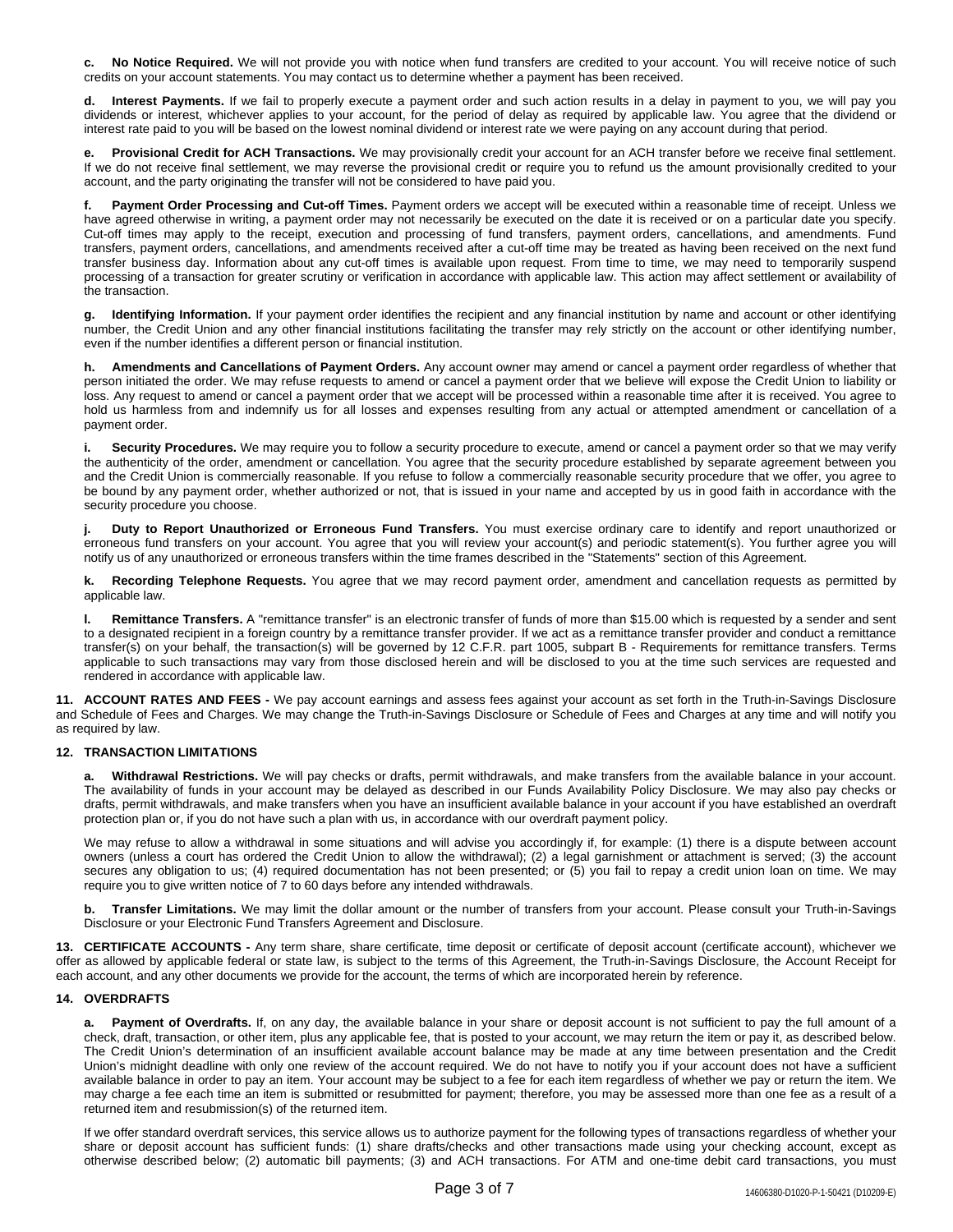affirmatively consent to such coverage. Without your consent, the Credit Union may not authorize and pay an ATM or one-time debit card transaction that will result in insufficient funds in your account. If you have established a service linking your share or deposit account with other individual or joint accounts, you authorize us to transfer funds from another account of yours to cover an insufficient item, including transfers from a share or deposit account, an overdraft line-of-credit account, or other account you so designate. Services and fees for these transactions are shown in the document the Credit Union uses to capture your affirmative consent and the Schedule of Fees and Charges.

Except as otherwise agreed in writing, if we exercise our right to use our discretion to pay such items that result in an insufficiency of funds in your account, we do not agree to pay them in the future and may discontinue coverage at any time without notice. If we pay these items or impose a fee that results in insufficient funds in your account, you agree to pay the insufficient amount, including the fee assessed by us, in accordance with our standard overdraft services or any other service you may have authorized with us or, if you do not have such protections with us, in accordance with any overdraft payment policy we have, as applicable.

**b. How Transactions are Posted to Your Account.** Basically, there are two types of transactions that affect your account: credits (deposits of money into your account) and debits (payments out of your account). It is important to understand how each is applied to your account so that you know how much money you have and how much is available to you at any given time. This section explains generally how and when we post transactions to your account.

**Credits.** Deposits are generally added to your account when we receive them. However, in some cases when you deposit a check, the full amount of the deposit may not be available to you at the time of deposit. Please refer to the Funds Availability Policy Disclosure for details regarding the timing and availability of funds from deposits.

**Debits.** There are several types of debit transactions. Common debit transactions are generally described below. Keep in mind that there are many ways transactions are presented for payment by merchants, and we are not necessarily in control of when transactions are received.

- **• Checks.** When you write a check, it is processed through the Federal Reserve system. We receive data files of cashed checks from the Federal Reserve each day. The checks drawn on your account are compiled from these data files and paid each day. We process the payments in the order contained in the data file.
- **• ACH Payments.** We receive data files every day from the Federal Reserve with Automated Clearing House (ACH) transactions. These include, for example, automatic bill payments you have authorized. ACH transactions for your account are posted throughout the day in order of receipt.
- **• PIN-Based Debit Card Purchase Transactions.** These are purchase transactions using your debit card for which a merchant may require you to enter your personal identification number (PIN) at the time of sale. They are processed through a PIN debit network. These transactions are similar to ATM withdrawal transactions because the money is usually deducted from your account immediately at the time of the transaction. However, depending on the merchant, a PIN-based transaction may not be immediately presented for payment.
- **• Signature-Based Debit Card Purchase Transactions.** These are purchase transactions using your debit card that are processed through a signature-based network. Rather than entering a PIN, you typically sign for the purchase; however, merchants may not require your signature for certain transactions. Merchants may seek authorization for these types of transactions. The authorization request places a hold on funds in your account when the authorization is completed. The "authorization hold" will reduce your available balance by the amount authorized but will not affect your actual balance. The transaction is subsequently processed by the merchant and submitted to us for payment. This can happen hours or sometimes days after the transaction, depending on the merchant and its payment processor. These payment requests are received in real time throughout the day and are posted to your account when they are received.

The amount of an authorization hold may differ from the actual payment because the final transaction amount may not yet be known to the merchant when you present your card for payment. For example, if you use your debit card at a restaurant, a hold will be placed in an amount equal to the bill presented to you; but when the transaction posts, it will include any tip that you may have added to the bill. This may also be the case where you present your debit card for payment at gas stations, hotels and certain other retail establishments. We cannot control how much a merchant asks us to authorize, or when a merchant submits a transaction for payment.

This is a general description of certain types of transactions. These practices may change, and we reserve the right to pay items in any order we choose as permitted by law.

**c. Understanding Your Account Balance.** Your checking account has two kinds of balances: the actual balance and the available balance. Your actual balance reflects the full amount of all deposits to your account as well as payment transactions that have been posted to your account. It does not reflect checks you have written and are still outstanding or transactions that have been authorized but are still pending. Your available balance is the amount of money in your account that is available for you to use. Your available balance is your actual balance less: (1) holds placed on deposits; (2) holds on debit card or other transactions that have been authorized but are not yet posted; and (3) any other holds, such as holds related to pledges of account funds and minimum balance requirements or to comply with court orders. We use your available balance to determine whether there are sufficient funds in your account to pay items, including checks and drafts, as well as ACH, debit card and other electronic transactions. Pending transactions and holds placed on your account may reduce your available balance and may cause your account to become overdrawn regardless of your actual balance. In such cases, subsequent posting of the pending transactions may further overdraw your account and be subject to additional fees. You should assume that any item which would overdraw your account based on your available balance may create an overdraft. You may check your available balance online at www.psccu.org, at an ATM, by visiting a credit union branch or by calling us at 425-283-5151.

**15. POSTDATED AND STALEDATED CHECKS OR DRAFTS -** You agree not to issue any check or draft that is payable on a future date (postdated). If you do draw or issue a check or draft that is postdated and we pay it before that date, you agree that we shall have no liability to you for such payment. You agree not to deposit checks, drafts, or other items before they are properly payable. We are not obligated to pay any check or draft drawn on your account that is presented more than six months past its date; however, if the check or draft is paid against your account, we will have no liability for such payment.

## **16. STOP PAYMENT ORDERS**

**a. Stop Payment Order Request.** Any owner may request a stop payment order on any check or draft drawn on the owner's account. To be binding, the order must accurately describe the check or draft, including the exact account number, check or draft number, and amount of the check or draft. This exact information is necessary for the Credit Union to identify the check or draft. If we receive incorrect or incomplete information, we will not be responsible for failing to stop payment on the check or draft. In addition, we must receive sufficient advance notice of the stop payment order to allow us a reasonable opportunity to act on it. If we recredit your account after paying a check or draft over a valid and timely stop payment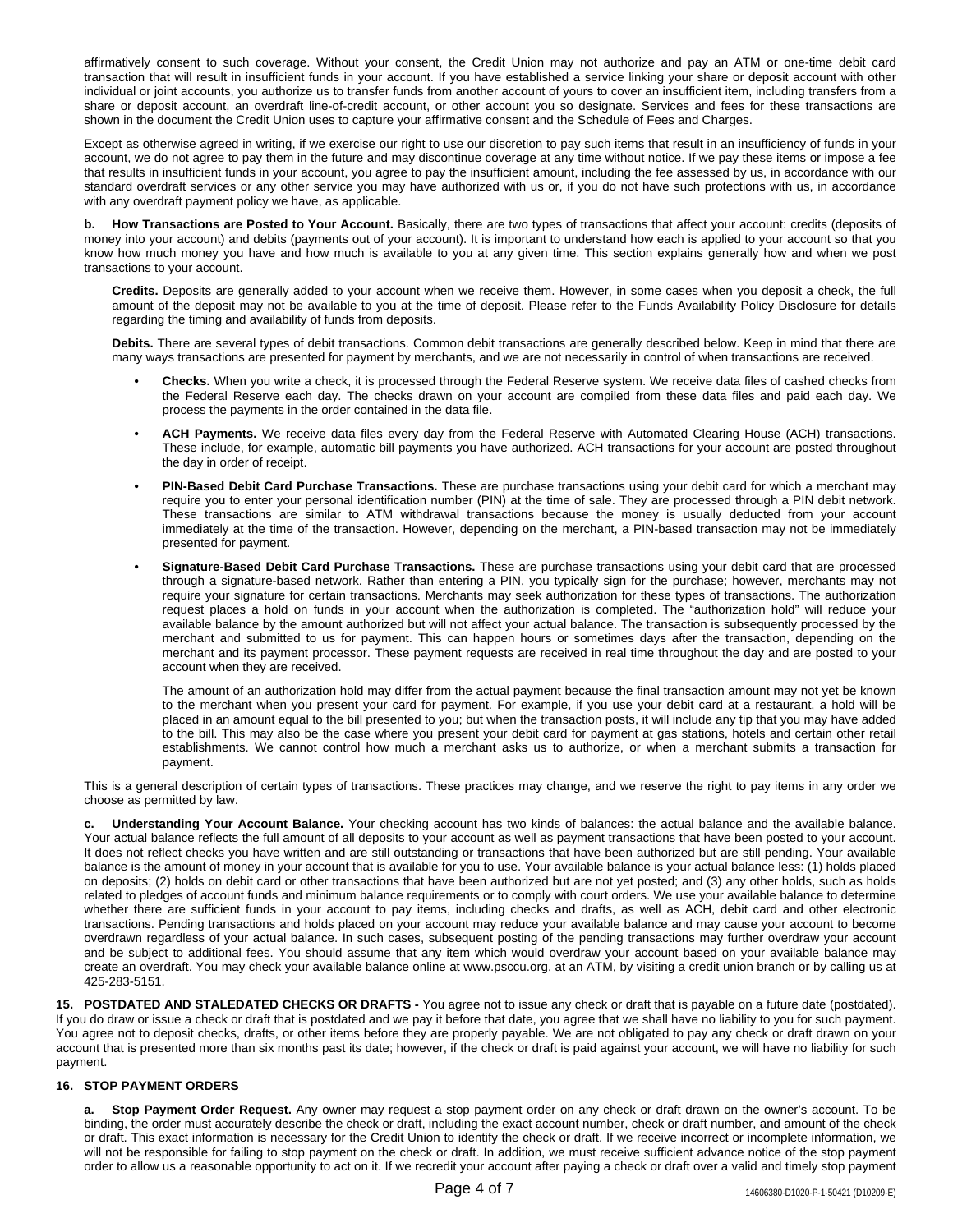order, you agree to sign a statement describing the dispute with the payee, to assign to us all of your rights against the payee or other holders of the check or draft, and to assist us in any legal action.

Stop payment orders for preauthorized debit transactions from your account are governed by Regulation E. Please refer to the Electronic Fund Transfers Agreement and Disclosure for rules regarding stop payments on preauthorized debit transactions.

**b. Duration of Order.** You may make an oral stop payment order which will lapse within 14 calendar days unless you confirm it in writing, or in a record if allowed by applicable law, within that time. A written stop payment order is effective for six months and may be renewed for additional sixmonth periods by submitting a renewal request in writing, or in a record if allowed by applicable law, before the stop payment order then in effect expires. We do not have to notify you when a stop payment order expires.

**c. Liability.** Fees for stop payment orders are set forth in the Truth-in-Savings Disclosure or Schedule of Fees and Charges. You may not stop payment on any certified check, cashier's check, teller's check, or any other check, draft, or payment guaranteed by us. Although payment of an item may be stopped, you may remain liable to any item holder, including us. You agree to indemnify and hold the Credit Union harmless from all costs, including attorney's fees and all damages or claims related to our refusal to pay an item, as well as claims of any joint account owner or of any payee or endorsee for failing to stop payment of an item as a result of incorrect information provided by you.

**17. CREDIT UNION LIABILITY -** If we do not properly complete a transaction according to this Agreement, we will be liable for your losses or damages not to exceed the amount of the transaction, except as otherwise provided by law. We will not be liable if, for example: (1) your account contains an insufficient available balance for the transaction; (2) circumstances beyond our control prevent the transaction; (3) your loss is caused by your or another financial institution's negligence; or (4) your account funds are subject to legal process or other claim. We will not be liable for consequential damages, except liability for wrongful dishonor. We are not responsible for a check or draft that is paid by us if we acted in a commercially reasonable manner and exercised ordinary care. We exercise ordinary care if our actions or nonactions are consistent with applicable state law, Federal Reserve regulations and operating letters, clearinghouse rules, and general financial institution practices followed in the area we serve. You grant us the right, in making payments of deposited funds, to rely exclusively on the form of the account and the terms of this Agreement. Any conflict regarding what you and our employees say or write will be resolved by reference to this Agreement.

**18. CHECKS OR DRAFTS PRESENTED FOR PAYMENT IN PERSON -** We may refuse to accept any check or draft drawn on your account that is presented for payment in person. Such refusal shall not constitute a wrongful dishonor of the check or draft, and we shall have no liability for refusing payment. If we agree to cash a check or draft that is presented for payment in person, we may require the presenter to pay a fee. Any applicable check or draft cashing fees are stated in the Schedule of Fees and Charges.

**19. REMOTELY CREATED CHECKS OR DRAFTS -** For purposes of this paragraph, "account" means a transaction account, credit account, or any other account on which checks or drafts may be drawn. A remotely created check or draft is a check or draft created by someone other than the person on whose account the check or draft is drawn. A remotely created check or draft is generally created by a third party payee as authorized by the owner of the account on which the check or draft is drawn. Authorization is usually made over the telephone or through online communication. The owner of the account does not sign a remotely created check or draft. In place of the owner's signature, the remotely created check or draft usually bears a statement that the owner authorized the check or draft or bears the owner's printed or typed name. If you authorize a third party to draw a remotely created check or draft against your account, you may not later revoke or change your authorization. It is your responsibility to resolve any authorization issues directly with the third party. We are not required to credit your account and may charge against your account any remotely created check or draft for which the third party has proof of your authorization.

**20. PLEDGE, RIGHT OF OFFSET AND STATUTORY LIEN -** Unless prohibited by law, you pledge and grant as security for all obligations you may have now or in the future, except obligations secured by your principal residence, all shares and dividends and all deposits and interest, if any, in all accounts you have with us now and in the future. If you pledge a specific dollar amount in your account(s) for a loan, we will freeze the funds in your account(s) to the extent of the outstanding balance of the loan or, if greater, the amount of the pledge if the loan is a revolving loan. Otherwise, funds in your pledged account(s) may be withdrawn unless you are in default. You agree we have the right to offset funds in any of your accounts against the obligation owed to us. Federal or state law (depending upon whether we have a federal or state charter) gives us a lien on all shares and dividends and all deposits and interest, if any, in accounts you have with us now and in the future. Except as limited by federal or state law, the statutory lien gives us the right to apply the balance of all your accounts to any obligation on which you are in default. After you are in default, we may exercise our statutory lien rights without further notice to you.

Your pledge and our statutory lien rights will allow us to apply the funds in your account(s) to what you owe when you are in default, except **as limited by federal or state law.** If we do not apply or offset the funds in your account(s) to satisfy your obligation, we may place an administrative freeze on your account(s) in order to protect our statutory lien rights and may apply or offset the funds in your account(s) to the amount you owe us at a later time. The statutory lien and your pledge do not apply to any Individual Retirement Account or any other account that would lose special tax treatment under federal or state law if given as security. By not enforcing our right to apply or offset funds in your account(s) to your obligations that are in default, we do not waive our right to enforce these rights at a later time.

**21. LEGAL PROCESS -** If any legal action is brought against your account, we may pay out funds according to the terms of the action or refuse any payout until the dispute is resolved, as permitted by law. Any expenses or attorney fees we incur responding to legal process may be charged against your account without notice, unless prohibited by law. Any legal process against your account is subject to our lien and security interest.

**22. ACCOUNT INFORMATION -** Upon request, we will give you the name and address of each agency from which we obtain a credit report regarding your account. We agree not to disclose account information to third parties except when: (1) it is necessary to complete a transaction; (2) the third party seeks to verify the existence or condition of your account in accordance with applicable law; (3) such disclosure complies with the law or a government agency or court order; or (4) you give us written permission.

### **23. NOTICES**

**a. Name or Address Changes.** You are responsible for notifying us of any name or address change. The Credit Union is only required to attempt to communicate with you at the most recent address you have provided to us. We may require all name and address changes to be provided in writing. If we attempt to locate you, we may impose a service fee as set forth in the Truth-in-Savings Disclosure or Schedule of Fees and Charges.

**b. Notice of Amendments.** Except as prohibited by applicable law, we may change the terms of this Agreement at any time. We will notify you, in a manner we deem appropriate under the circumstances, of any changes in terms, rates or fees as required by law. We reserve the right to waive any terms of this Agreement. Any such waiver shall not affect our right to future enforcement.

**c. Effect of Notice.** Any written notice you give us is effective when we receive it. Any written notice we give to you is effective when it is provided electronically or is deposited in the U.S. mail, postage prepaid and addressed to you at your statement mailing address, and will be effective whether or not received by you. Notice to any account owner is considered notice to all account owners.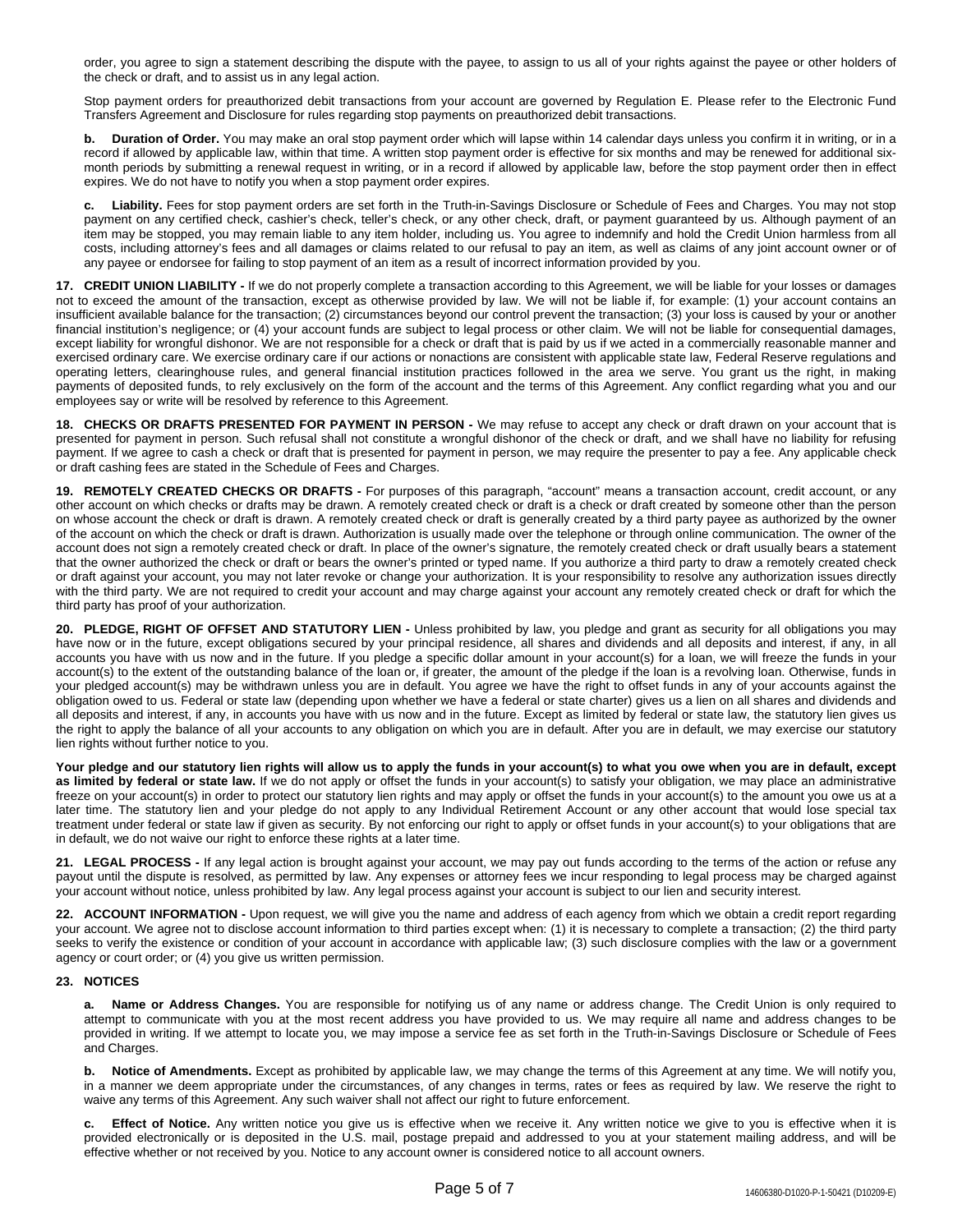**d. Electronic Notices.** If you have agreed to receive notices electronically, we may send you notices electronically and discontinue mailing paper notices to you until you notify us that you wish to reinstate receiving paper notices.

**24. TAXPAYER IDENTIFICATION NUMBER AND BACKUP WITHHOLDING -** You agree that we may withhold taxes from any dividends or interest earned on your account as required by federal, state or local law or regulations. Your failure to furnish a correct Taxpayer Identification Number (TIN) or meet other requirements may result in backup withholding. If your account is subject to backup withholding, we must withhold and pay to the Internal Revenue Service a percentage of dividends, interest, and certain other payments. If you fail to provide your TIN within a reasonable time we may close your account and return the balance to you, less any applicable service fees.

## **25. STATEMENTS**

**a. Contents.** If we provide a periodic statement for your account, you will receive a periodic statement that shows the transactions and activity on your account during the statement period as required by applicable law. If a periodic statement is provided, you agree that only one statement is necessary for joint accounts. For share draft or checking accounts, you understand and agree that your original check or draft, when paid, becomes property of the Credit Union and may not be returned to you, but copies of the check or draft may be retained by us or by payable-through financial institutions and may be made available upon your request. You understand and agree that statements are made available to you on the date they are mailed to you or, if you have requested, on the date they are made available to you electronically. You also understand and agree that checks, drafts, or copies thereof are made available to you on the date the statement is mailed to you or is provided to you electronically, even if the checks or drafts do not accompany the statement.

**b. Examination.** You are responsible for promptly examining each statement upon receiving it and reporting any irregularities to us. If you fail to report any irregularities such as forged, altered, unauthorized, unsigned, or otherwise fraudulent items drawn on your account, erroneous payments or transactions, or other discrepancies that are reflected on your statement within 33 days of the date we sent or otherwise provided the statement to you, we will not be responsible for your loss. We also will not be liable for any items that are forged or altered in a manner not detectable by a reasonable person, including the unauthorized use of facsimile signature equipment.

Unauthorized electronic fund transfers governed by Regulation E are subject to different reporting periods. Please refer to the Electronic Fund Transfers Agreement and Disclosure for reporting requirements pertaining to electronic fund transfers.

**c. Notice to Credit Union.** You agree that the Credit Union's retention of checks or drafts does not alter or waive your responsibility to examine your statements or the time limit for notifying us of any errors. The statement will be considered correct for all purposes, and we will not be liable for any payment made or charge to your account unless you notify us in writing within the above time limit for notifying us of any errors. If you fail to receive a periodic statement, you agree to notify us within 14 days of the time you regularly receive a statement.

**d. Address.** If we mail you a statement, we will send it to the last known address shown in our records. If you have requested to receive your statement electronically, we will send the statement or notice of statement availability to the last e-mail address shown in our records.

**26. INACTIVE ACCOUNTS -** As allowed by applicable law, we may classify your account as inactive or dormant and assess a fee if you have not made any transactions in your account over a specified period of time. The period of inactivity, the fee for servicing an inactive or dormant account, and the minimum balance required to avoid the service fee, if any, are set forth in our Schedule of Fees and Charges. You authorize us to transfer funds from another account of yours to cover any service fees, if applicable. To the extent allowed by law, we reserve the right to transfer the account funds to an account payable or reserve account and to suspend any further account statements. If a deposit or withdrawal has not been made on the account and we have had no other sufficient contact with you within the period specified by state law, the account will then be presumed to be abandoned. Funds in abandoned accounts will be reported and remitted in accordance with state law. Once funds have been turned over to the state, we have no further liability to you for such funds. If you choose to reclaim such funds, you must apply to the appropriate state agency.

**27. SPECIAL ACCOUNT INSTRUCTIONS -** You may request that we facilitate certain trust, will, or court-ordered account arrangements. However, because we do not give legal advice, we cannot counsel you as to which account arrangement most appropriately meets the specific requirements of your trust, will, or court order. You and any surviving owner or beneficiary agree to indemnify and hold the Credit Union harmless from any claim or liability asserted against the Credit Union as a result of the disposition of funds in reliance on this Agreement and any account designations of yours. If you ask us to follow any instructions that we believe might expose us to claims, lawsuits, expenses, liabilities, or damages, whether directly or indirectly, we may refuse to follow your instructions or may require you to indemnify us or post a bond or provide us with other protection. We may require that account changes requested by you, or any account owner, such as adding or closing an account or service, be evidenced by a signed Account Change Card or other document which evidences a change to an account and accepted by us.

**28. TERMINATION OF ACCOUNT -** We may terminate your account at any time without notice to you or may require you to close your account and apply for a new account if, for example: (1) there is a change in owners or authorized signers; (2) there has been a forgery or fraud reported or committed involving your account; (3) there is a dispute as to the ownership of the account or of the funds in the account; (4) any checks or drafts are lost or stolen; (5) there are excessive returned unpaid items not covered by an overdraft protection plan; (6) there has been any misrepresentation or any other abuse of any of your accounts; (7) we reasonably deem it necessary to prevent a loss to us; or (8) as otherwise permitted by law. You may terminate an individual account by giving written notice. We reserve the right to require the consent of all owners to terminate a joint account. We are not responsible for payment of any check, draft, withdrawal, transaction, or other item after your account is terminated; however, if we pay an item after termination, you agree to reimburse us.

**29. TERMINATION OF MEMBERSHIP; LIMITATION OF SERVICES -** You may terminate your membership by giving us written notice or by withdrawing your minimum required membership share, if any, and closing all of your accounts. You may be expelled from membership for any reason allowed by applicable law. We may restrict account access and services without notice to you when your account is being misused; you have demonstrated conduct which is abusive in nature; as outlined in any policy we have adopted regarding restricting services; or as otherwise permitted by law.

**30. DEATH OF ACCOUNT OWNER -** You irrevocably waive the right to dispose of, by an existing or future will, any account owned as a Joint Account With Rights of Survivorship and/or any account for which you have named Payable on Death (POD) beneficiary(ies). You agree that upon your death, your account will be payable in accordance with any existing account designations and the terms of this Agreement. We may honor all transfer orders, withdrawals, deposits, and other transactions on an account until we know of a member's death. Even with such knowledge, we may continue to pay checks or drafts or honor other payments or transfer orders authorized by the deceased member for a period of ten days after the member's death unless we receive instructions from any person claiming an interest in the account to stop payment on the checks, drafts, or other items. We may require anyone claiming a deceased owner's account funds to indemnify us for any losses resulting from our honoring that claim. This Agreement will be binding upon any heirs or legal representatives of any account owner.

**31. UNLAWFUL INTERNET GAMBLING AND OTHER ILLEGAL ACTIVITIES -** You agree that you are not engaged in unlawful internet gambling or any other illegal activity. You agree that you will not use any of your accounts, access devices or services for unlawful internet gambling or other illegal activities. We may terminate your account relationship if you engage in unlawful internet gambling or other illegal activities.